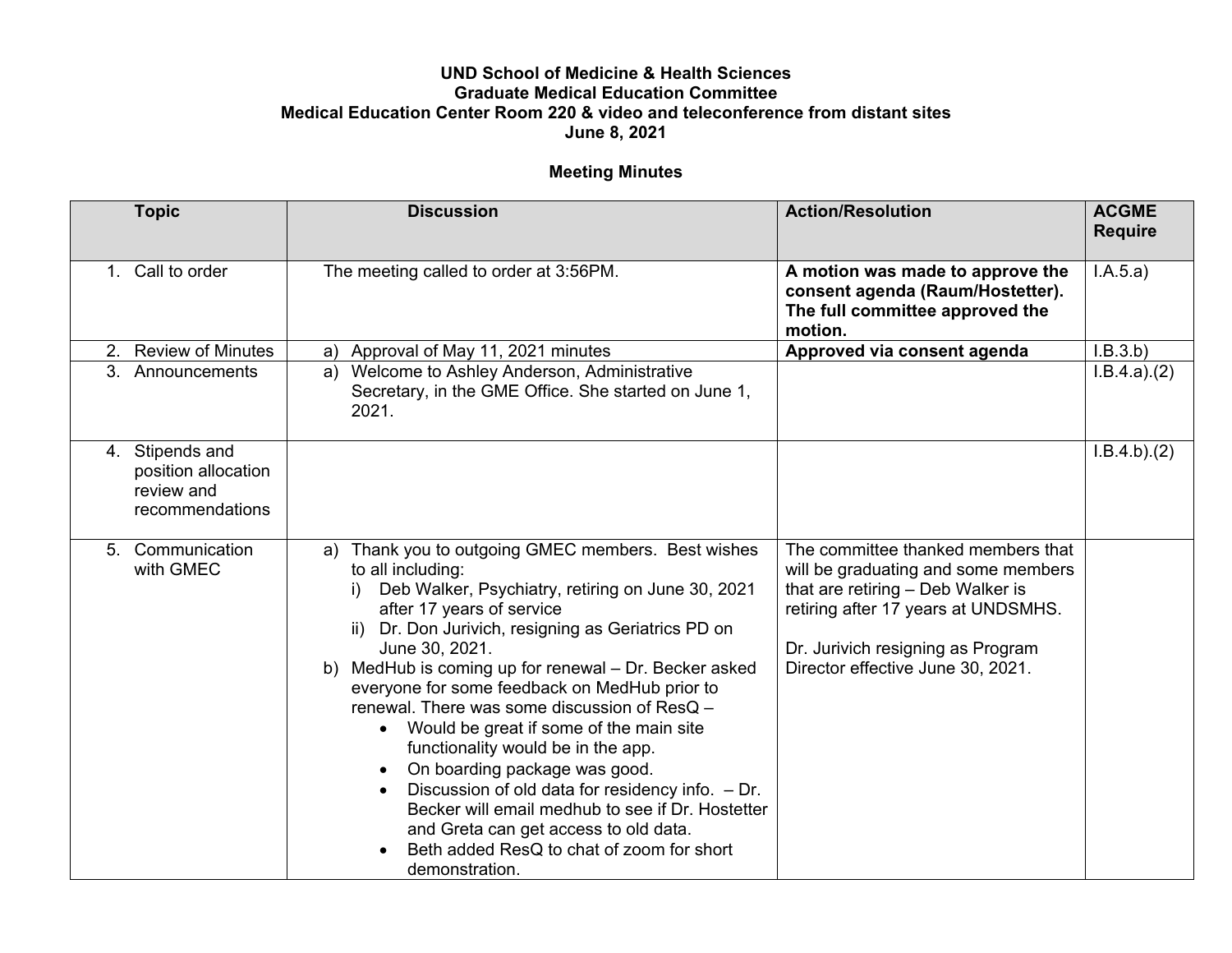|                                                                                                                                                                                       | Follow-up to last meeting: Kim Becker contacted<br>C)<br>ACGME regarding the addition of mock review to the<br><b>GMEC Special Review Policy and Protocol. Awaiting</b><br>response.<br>Surgery Special Review to occur on 6/4/21.<br>d)<br>MedHub Duty Hours Institutional Summary: April 2021,                                                                                                                                                                                                                                                                                                                                                                                                                                                                                                                                                                                                                                                                                                                                                               | 5d. Approved via consent agenda.                                                                                                                                                                                                                                                                                                                                                                                                                                                                                                                                                               | III.B.5     |
|---------------------------------------------------------------------------------------------------------------------------------------------------------------------------------------|----------------------------------------------------------------------------------------------------------------------------------------------------------------------------------------------------------------------------------------------------------------------------------------------------------------------------------------------------------------------------------------------------------------------------------------------------------------------------------------------------------------------------------------------------------------------------------------------------------------------------------------------------------------------------------------------------------------------------------------------------------------------------------------------------------------------------------------------------------------------------------------------------------------------------------------------------------------------------------------------------------------------------------------------------------------|------------------------------------------------------------------------------------------------------------------------------------------------------------------------------------------------------------------------------------------------------------------------------------------------------------------------------------------------------------------------------------------------------------------------------------------------------------------------------------------------------------------------------------------------------------------------------------------------|-------------|
| 6. Resident duty<br>hours                                                                                                                                                             | a)<br>March 8, 2021-April 4, 2021 (Minot, Williston,<br>Bismarck) (See Attachment 2)                                                                                                                                                                                                                                                                                                                                                                                                                                                                                                                                                                                                                                                                                                                                                                                                                                                                                                                                                                           | 6a. Approved via consent agenda                                                                                                                                                                                                                                                                                                                                                                                                                                                                                                                                                                |             |
| 7. Quality of GME<br>Learning                                                                                                                                                         | Check in with resident/fellow committee members<br>a)                                                                                                                                                                                                                                                                                                                                                                                                                                                                                                                                                                                                                                                                                                                                                                                                                                                                                                                                                                                                          | No issues mentioned by resident<br>members.                                                                                                                                                                                                                                                                                                                                                                                                                                                                                                                                                    | I.B.4.a)(2) |
| 8. Curriculum and<br>Evaluation                                                                                                                                                       |                                                                                                                                                                                                                                                                                                                                                                                                                                                                                                                                                                                                                                                                                                                                                                                                                                                                                                                                                                                                                                                                |                                                                                                                                                                                                                                                                                                                                                                                                                                                                                                                                                                                                | I.B.4.a)(4) |
| 9. Oversight of<br>program<br>accreditation:<br>Review of<br>accreditation<br>letters, monitoring<br>of action plans for<br>correction of<br>citations and areas<br>of noncompliance. | Monitoring of 11/20/20 ACGME LON Neurology - Dr.<br>a)<br>Lou - All 18 objectives and goals have been completed<br>by the program. Dr. Theige presented to the faculty<br>and recorded information on ACGME milestones. New<br>faculty can review the video.<br>(See Attachment 3)<br>b) Monitoring of 3/8/21 ACGME LON Surgery- Dr.<br>Johnson (See Attachment 4) - deferred.<br>Monitoring of 3/5/21 ACGME LON Family Medicine<br>C)<br>(Minot) (See Attachment 5) - A written report was<br>submitted with updates on correction of<br>citations/concerns by Dr. Sandroni.<br>Corrections completed:<br>Completed a marketing campaign<br>Agreement with Belcourt re: resident there for a<br>month. Dr. Falcon will be site supervisor.<br>Dedicated pediatric panel.<br>PD director retention resolved<br>Process to evaluate faculty - resolved<br>Pediatric and L&D citations still working -<br>further engaged in workflow.<br>Trinity Health EMR modified to respond to<br>patient preference for resident involvement and<br>participation in care. | 9a. A motion was made to approve<br>the Neurology report updated by<br>Dr. Lou with no further reporting to<br><b>GMEC (Alberto/Raum). The full</b><br>committee approved the motion.<br>9c and 9d. A motion was made<br>to accept the reports submitted<br>by Dr. Sandroni with no further<br>reporting to GMEC regarding the<br><b>Responsibilities of Program</b><br><b>Director and Evaluation of</b><br><b>Faculty citations for Minot or the</b><br>Williston RTT (Olson/Lunde).<br>The full committee approved the<br>motion. (Olson/Lunde). The full<br>committee approved the motion. | I.A.3.      |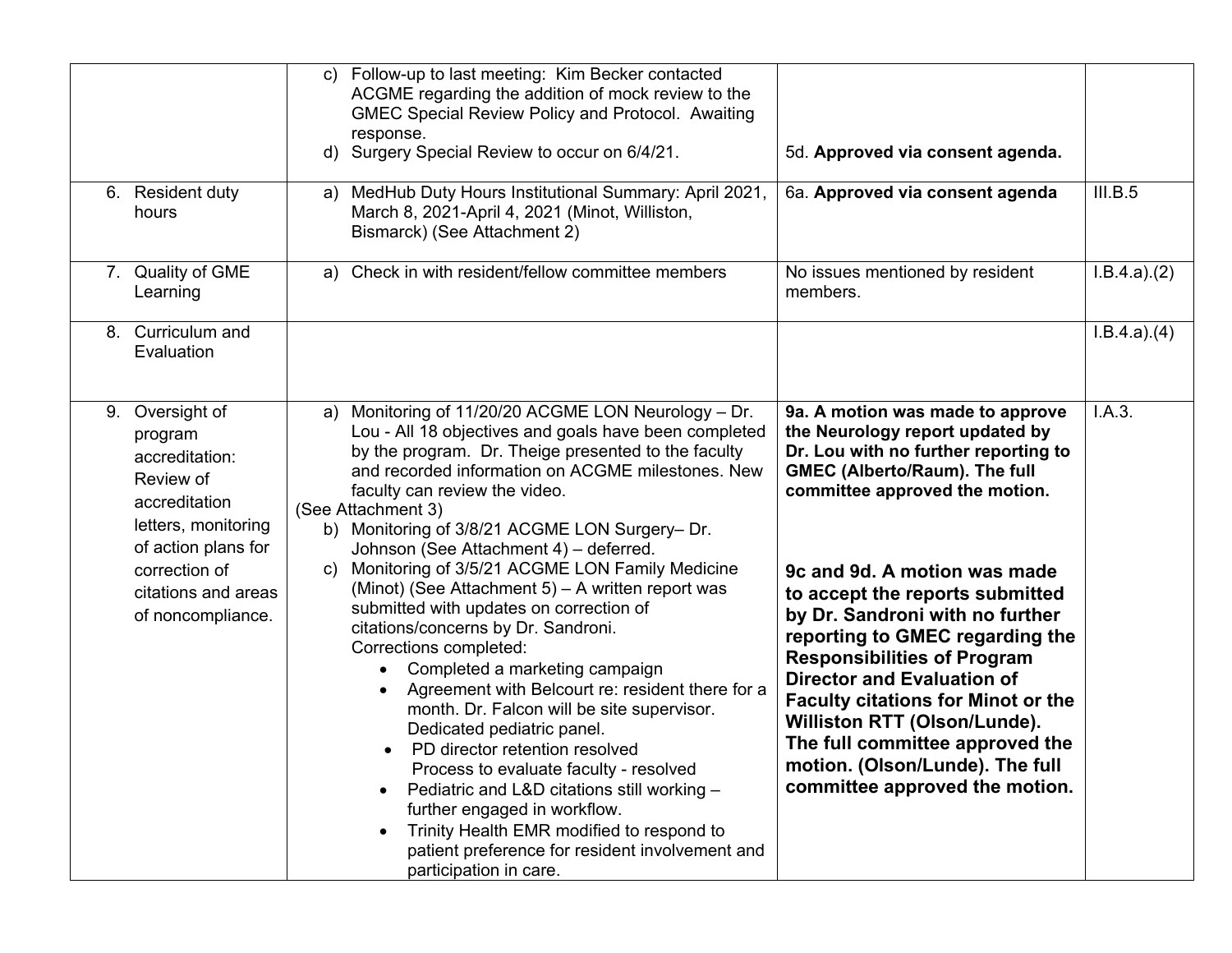|                                                         | • Pre and mid rotation meetings with faculty.<br>Monitoring of 3/8/21 ACGME LON Family Medicine<br>d)<br>(Williston) (See Attachment 6) A written report was<br>submitted with updates on correction of<br>citations/concerns by Dr. Sandroni.<br>Repetitive reporting on corrections similar to<br>Minot rotations.<br>Absence of FM physician as faculty. Hired FM<br>physician recently.                                                                                                                                                                                |                                                                                                                                                                                                                                                                                                                                                                                  |             |
|---------------------------------------------------------|----------------------------------------------------------------------------------------------------------------------------------------------------------------------------------------------------------------------------------------------------------------------------------------------------------------------------------------------------------------------------------------------------------------------------------------------------------------------------------------------------------------------------------------------------------------------------|----------------------------------------------------------------------------------------------------------------------------------------------------------------------------------------------------------------------------------------------------------------------------------------------------------------------------------------------------------------------------------|-------------|
| 10. Institutional<br>Accreditation                      |                                                                                                                                                                                                                                                                                                                                                                                                                                                                                                                                                                            |                                                                                                                                                                                                                                                                                                                                                                                  | I.B.4.b)(6) |
| 11. Annual<br>Institutional<br><b>Review</b>            |                                                                                                                                                                                                                                                                                                                                                                                                                                                                                                                                                                            |                                                                                                                                                                                                                                                                                                                                                                                  |             |
| 12. Oversight of<br>programs changes                    | a) Request for approval of Geriatric Medicine Fellowship<br>Program Director to Dr. Lindsey Dahl, effective July 1,<br>2021. (See Attachments 7 and 8). Dr. Jurivich gave some<br>background on Dr. Dahl's background with the program.<br>Dr. Dahl is a board certified geriatrician.                                                                                                                                                                                                                                                                                     | A motion was made to approve Dr.<br><b>Lindsey Dahl as the new Geriatrics</b><br>Program Director effective July 1,<br>2021. (Raum/Piatt)<br><b>Amend: Pending ACGME approval</b><br>The full committee approved the<br>motion.                                                                                                                                                  |             |
| 13. Establishment of<br>Policy and<br><b>Procedures</b> | Update from last meeting: American Board of Medical<br>a)<br>Specialties Policy on Parental, Caregiver and Medical<br>Leave During Training effective July 1, 2021 - Melissa<br>Arnold is reviewing this policy.<br>b) Routine annual review of all policies per SMHS policy:<br>i. Nonrenewal of contract policy (See<br>Attachment 9).<br>ii. Policy on Timeline of Submission of PIF<br>or Equivalent to DIO (See Attachment<br>$10$ ) – no suggested changes<br>iii. Resident/Fellow professional<br>expectations policy (See Attachment<br>11) - no suggested changes | 13bi. A motion was made to<br>approve the policy as written<br>(Hostetter)<br><b>Discussion: Discussion of</b><br>timeframes listed in the policy.<br>One suggestion was to remove the<br>first sentence of the policy.<br>Dr. Becker will bring nonrenewal of<br>contract policy forward to Jason<br>Jenkins, Legal; also follow up with<br>HR to discuss the 4 month timeline. | I.B.4.b)(1) |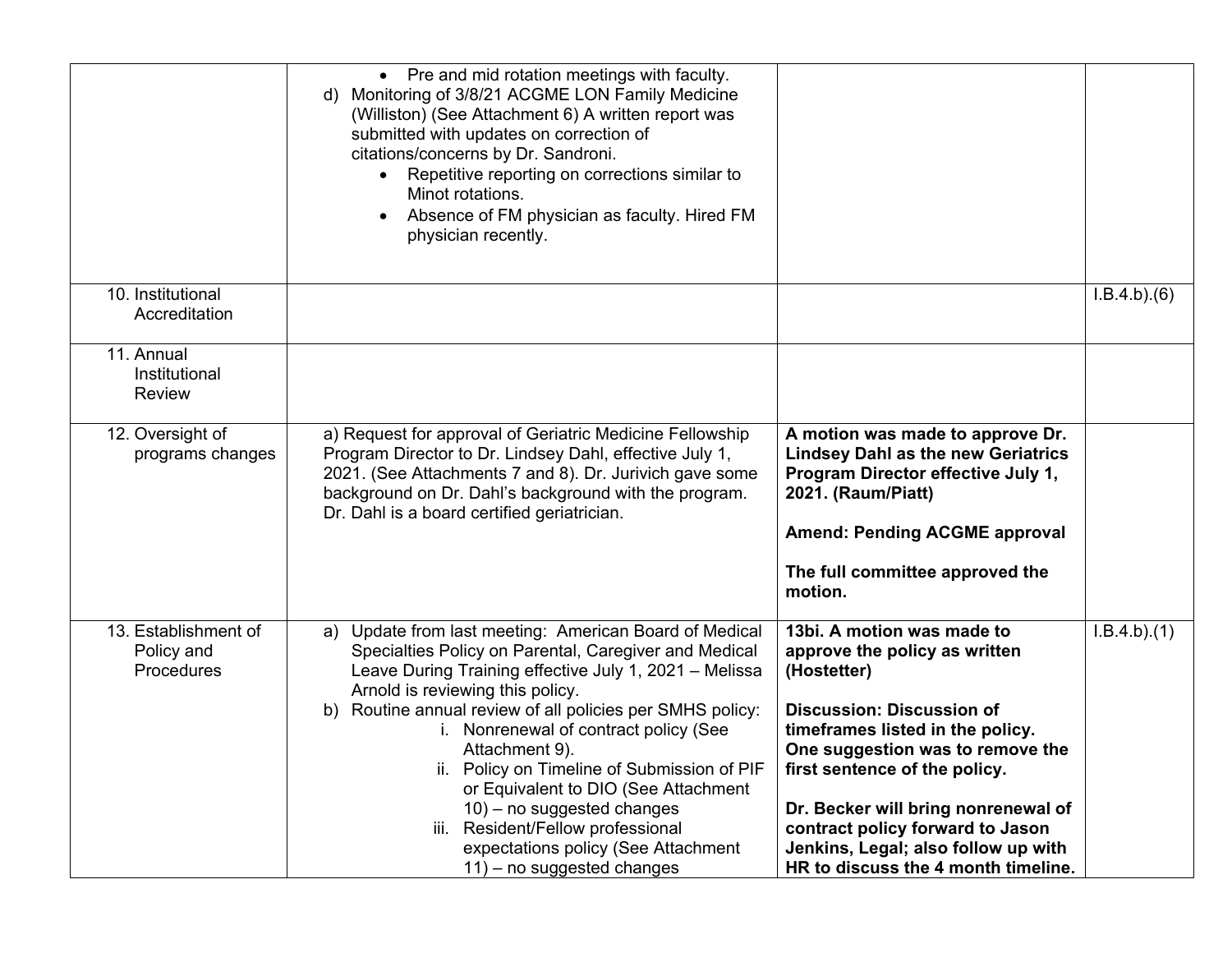|                                                |                                          | 13bii. The policy on Timeline of<br><b>Submission of PIF or Equivalent to</b><br>DIO was reviewed with no changes<br>suggested.<br>13biii. Resident/Fellow professional<br>expectations policy was reviewed<br>with no changes suggested. |       |
|------------------------------------------------|------------------------------------------|-------------------------------------------------------------------------------------------------------------------------------------------------------------------------------------------------------------------------------------------|-------|
| 14. Oversight of<br>reductions and<br>closures |                                          |                                                                                                                                                                                                                                           | IV.N. |
| 15. Vendor<br>interactions                     |                                          |                                                                                                                                                                                                                                           | IV.K  |
| Adjournment                                    | a) The meeting was adjourned at 4:52PM.  |                                                                                                                                                                                                                                           |       |
| Future meeting<br>schedules                    | The next meeting will be in August 2021. |                                                                                                                                                                                                                                           |       |

Minutes taken by Kristi Hofer, GME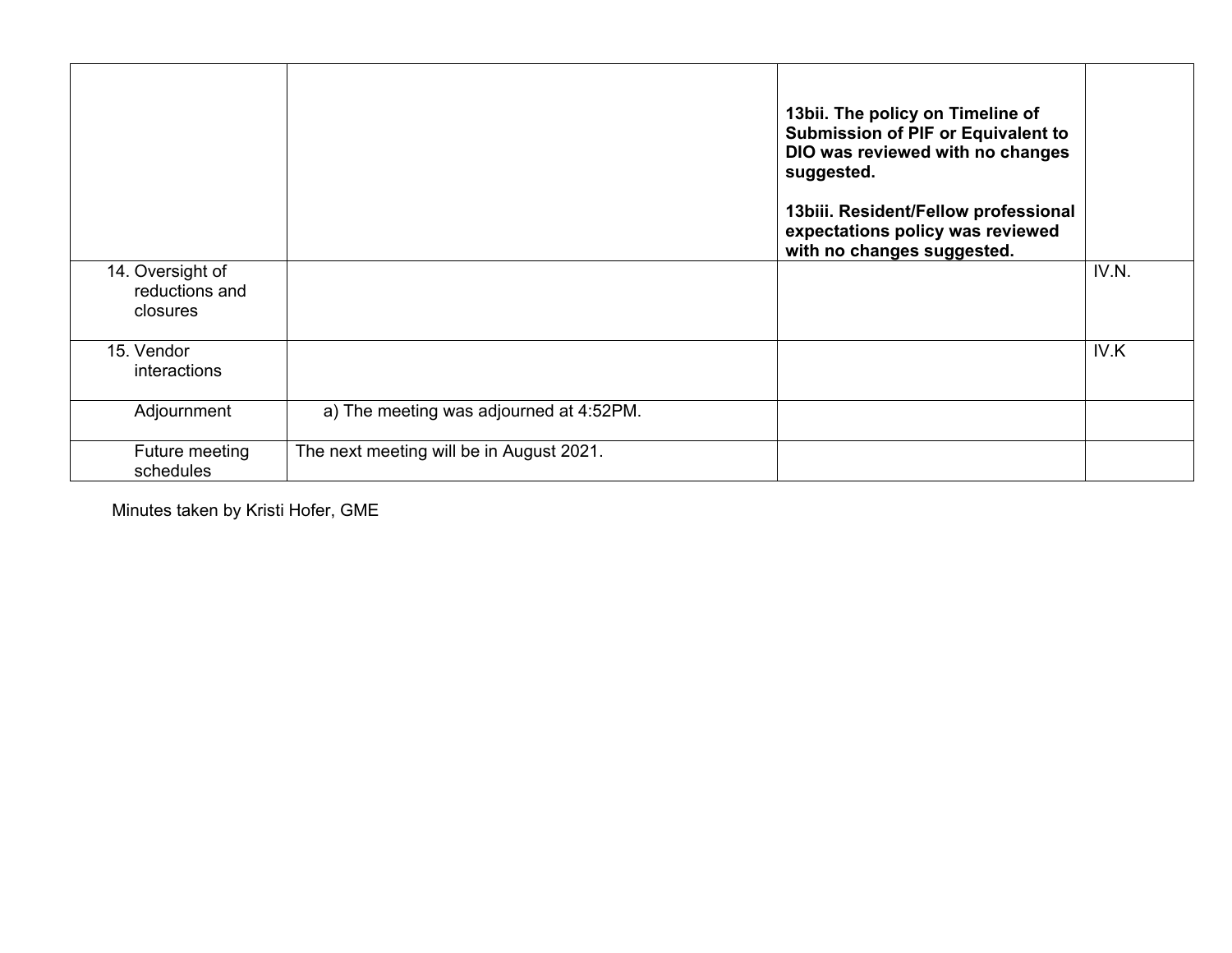| <b>Voting Members - Fargo/or Grand Forks sites</b> |                                          | J | <b>AUG</b>              | <b>SEP</b>                | <b>OCT</b>                | N           | D           | <b>JAN</b>                | <b>FEB</b>                                    | M            | <b>AP</b>                 | <b>MA</b>                 | <b>JUN</b>                |
|----------------------------------------------------|------------------------------------------|---|-------------------------|---------------------------|---------------------------|-------------|-------------|---------------------------|-----------------------------------------------|--------------|---------------------------|---------------------------|---------------------------|
|                                                    |                                          | U |                         |                           |                           | $\mathbf O$ | E           |                           |                                               | $\mathsf{A}$ | R.                        | Y                         |                           |
|                                                    | <b>DIO</b>                               | L | $\boldsymbol{X}$        | $\boldsymbol{\mathsf{X}}$ | $\sf X$                   | $\mathbf v$ | $\mathbf C$ | $\sf X$                   |                                               | $\mathsf{R}$ | $\sf X$                   | $\mathsf{X}$              | $\mathsf{X}$              |
| Kim Becker, PhD                                    |                                          |   |                         | $\overline{\mathsf{x}}$   |                           |             |             |                           | X                                             |              | $\overline{X}$            |                           |                           |
|                                                    | Quality<br>Improvement/Safe              |   |                         |                           |                           |             |             |                           | $\boldsymbol{\mathsf{X}}$                     |              |                           |                           |                           |
| David Theige, MD                                   | ty Officer Sanford                       |   |                         |                           |                           |             |             |                           |                                               |              |                           |                           |                           |
| Jennifer Raum, MD, IM                              | <b>Program Director</b>                  |   | X                       |                           | $\boldsymbol{\mathsf{X}}$ |             |             | $\boldsymbol{\mathsf{X}}$ | $\boldsymbol{\mathsf{X}}$                     |              | X                         | $\boldsymbol{\mathsf{X}}$ | $\pmb{\times}$            |
|                                                    | <b>Program Director</b>                  |   | $\overline{\mathsf{X}}$ | $\overline{\mathsf{X}}$   | $\overline{X}$            |             |             | $\overline{\mathsf{X}}$   | $\overline{\mathsf{x}}$                       |              | $\overline{\mathsf{X}}$   | $\overline{\mathsf{x}}$   | $\overline{\mathsf{X}}$   |
| Robert Olson, MD, Psych                            |                                          |   | $\overline{\mathsf{x}}$ | $\overline{\mathsf{x}}$   | $\overline{\mathsf{x}}$   |             |             | $\overline{\mathsf{x}}$   |                                               |              | $\overline{\mathsf{x}}$   |                           | $\overline{X}$            |
| Neville Alberto, MD, TY Year                       | Program Director                         |   |                         |                           | $\overline{\mathsf{X}}$   |             |             | $\overline{X}$            |                                               |              | $\overline{\mathsf{X}}$   |                           |                           |
| Stefan Johnson, MD, Surgery                        | <b>Program Director</b>                  |   |                         |                           |                           |             |             | $\overline{\mathsf{x}}$   |                                               |              |                           | $\boldsymbol{\mathsf{X}}$ |                           |
| Jason Myrmoe, MD, Family                           | <b>Program Director</b>                  |   |                         | X                         | $\overline{\mathsf{X}}$   |             |             |                           |                                               |              |                           |                           |                           |
| Med-Fargo<br>Lara Lunde, MD Family Med-            |                                          |   |                         |                           |                           |             |             |                           | $\boldsymbol{\mathsf{X}}$                     |              | X                         |                           | X                         |
|                                                    | <b>Program Director</b>                  |   |                         |                           |                           |             |             |                           |                                               |              |                           |                           |                           |
| Fargo<br><b>Bruce Piatt, MD, Orthopedics</b>       | <b>Program Director</b>                  |   |                         | X                         | $\overline{X}$            |             |             | $\boldsymbol{\mathsf{X}}$ |                                               |              | $\overline{X}$            | $\boldsymbol{\mathsf{X}}$ | $\mathsf X$               |
|                                                    |                                          |   |                         | $\overline{\mathsf{x}}$   |                           |             |             | $\overline{\mathsf{x}}$   | $\pmb{\mathsf{X}}$<br>$\overline{\mathsf{x}}$ |              |                           |                           | $\overline{\mathsf{x}}$   |
| Donald Jurivich, MD, Geriatrics<br>Fellowship      | <b>Program Director</b>                  |   |                         |                           |                           |             |             |                           |                                               |              |                           |                           |                           |
|                                                    | <b>Resident member</b>                   |   |                         |                           | $\sf X$                   |             |             | $\overline{\mathsf{X}}$   | $\overline{\mathsf{X}}$                       |              | $\sf X$                   | $\mathsf{X}$              |                           |
| Sadiah Khan, MD, MD, Psych                         |                                          |   |                         |                           |                           |             |             |                           |                                               |              |                           |                           |                           |
| Jennifer Twing, MD, Psych                          | Alternate                                |   |                         |                           |                           |             |             |                           |                                               |              |                           |                           | $\boldsymbol{\mathsf{X}}$ |
|                                                    | representative<br><b>Resident member</b> |   | $\overline{\mathsf{X}}$ | $\mathsf{X}$              |                           |             |             |                           | $\boldsymbol{\mathsf{X}}$                     |              | $\boldsymbol{\mathsf{X}}$ | $\boldsymbol{\mathsf{X}}$ |                           |
| Jessie Bjella, MD, R1, TY Year                     |                                          |   |                         |                           |                           |             |             |                           |                                               |              |                           |                           |                           |
| Zachary Hemann, MD, R1, TY                         | <b>Alternate Resident</b><br>member      |   |                         |                           |                           |             |             | $\boldsymbol{\mathsf{X}}$ |                                               |              |                           |                           |                           |
| Year                                               |                                          |   |                         |                           |                           |             |             |                           |                                               |              |                           |                           |                           |
| Spencer Campbell, MD, R3, IM                       | Resident member                          |   | X                       | $\boldsymbol{X}$          | $\boldsymbol{X}$          |             |             | $\boldsymbol{\mathsf{X}}$ | $\boldsymbol{\mathsf{X}}$                     |              | X                         | $\boldsymbol{\mathsf{X}}$ | $\boldsymbol{\mathsf{X}}$ |
| Umama Zareen, MD, R2, IM                           | <b>Alternate Resident</b><br>member      |   | $\overline{X}$          |                           |                           |             |             |                           |                                               |              |                           |                           |                           |
| Dustin Nowotny, MD, R4,                            | <b>Resident member</b>                   |   | $\overline{X}$          |                           |                           |             |             | $\sf X$                   |                                               |              | $\overline{X}$            | $\overline{X}$            | $\mathsf{X}$              |
| <b>Surgery</b>                                     |                                          |   |                         |                           |                           |             |             |                           |                                               |              |                           |                           |                           |
|                                                    | <b>Alternate Resident</b>                |   |                         |                           |                           |             |             |                           |                                               |              |                           |                           |                           |
| Max Hansen, MD, R4, Surgery                        | member                                   |   |                         |                           |                           |             |             |                           |                                               |              |                           |                           |                           |
| Michael Seaman, MD, Fmed                           | <b>Resident member</b>                   |   | $\overline{X}$          |                           |                           |             |             |                           | $\mathsf{X}$                                  |              |                           | $\sf X$                   |                           |
| Fargo                                              |                                          |   |                         |                           |                           |             |             |                           |                                               |              |                           |                           |                           |
| Katrina Foster, MD, Fmed Fargo                     | <b>Alternate Resident</b>                |   |                         |                           |                           |             |             |                           |                                               |              | $\sf X$                   |                           | $\sf X$                   |
|                                                    | member                                   |   |                         |                           |                           |             |             |                           |                                               |              |                           |                           |                           |
| Carol Johnson, MD, Geriatrics                      | <b>Geriatrics fellow</b>                 |   |                         |                           |                           |             |             |                           |                                               |              |                           |                           |                           |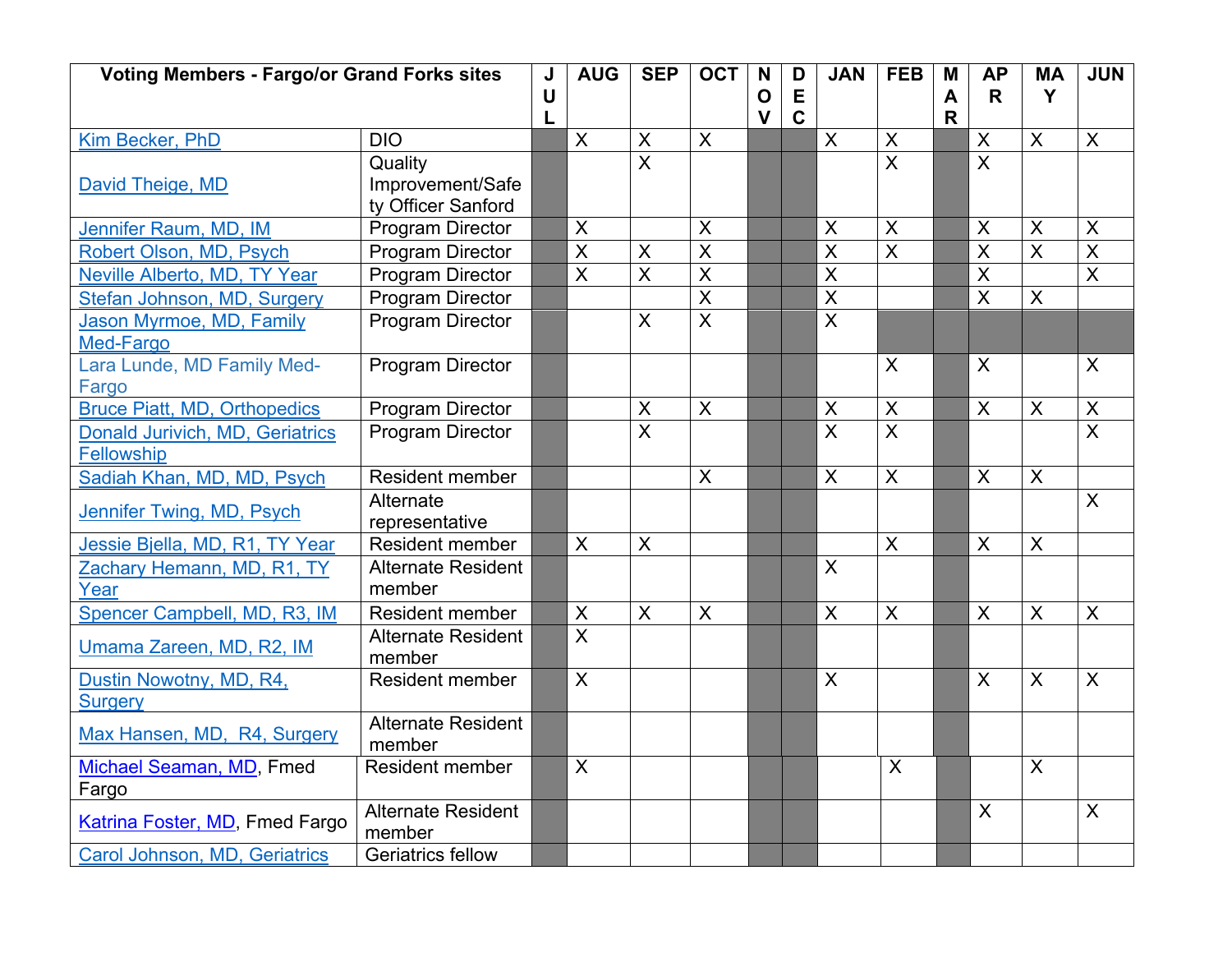| <b>Anjandeep Hara, MD, Geriatrics</b> | Alternate<br><b>Geriatrics fellow</b> |                |              |                           |  |                           |              |                         |                         |                         |
|---------------------------------------|---------------------------------------|----------------|--------------|---------------------------|--|---------------------------|--------------|-------------------------|-------------------------|-------------------------|
| Rucker Staggers, MD, MD,              | <b>Resident member</b>                | $\mathsf{X}$   | X            |                           |  |                           | $\mathsf{X}$ | $\sf X$                 |                         |                         |
| <b>Orthopedics</b>                    |                                       |                |              |                           |  |                           |              |                         |                         |                         |
| Julia Matera, MD, Orthopedics         | <b>Alternate Resident</b>             |                |              | $\sf X$                   |  |                           |              | $\sf X$                 | $\sf X$                 |                         |
|                                       | member                                |                |              |                           |  |                           |              |                         |                         |                         |
| <b>Voting Members - Minot</b>         |                                       |                |              |                           |  |                           |              |                         |                         |                         |
| Peter Sandroni, MD, FM                | <b>Program Director</b>               | $\sf X$        |              | $\boldsymbol{\mathsf{X}}$ |  | $\sf X$                   | $\mathsf{X}$ | $\sf X$                 |                         | $\sf X$                 |
|                                       |                                       |                |              |                           |  |                           |              |                         |                         |                         |
| Sohaib Hussaini, MD, R2, FM           | <b>Resident member</b>                | $\sf X$        | $\mathsf{X}$ | $\mathsf{X}$              |  |                           | $\sf X$      |                         | $\sf X$                 |                         |
| Priya Vora, MD, R1, FM                | <b>Alternate Resident</b><br>member   | $\overline{X}$ |              |                           |  |                           |              |                         |                         |                         |
| <b>Voting Members - Williston</b>     |                                       |                |              |                           |  |                           |              |                         |                         |                         |
| Peter Sandroni, MD, FM                | Program Director                      | $\mathsf{X}$   | $\mathsf{X}$ | $\sf X$                   |  |                           | $\mathsf{X}$ | $\sf X$                 |                         |                         |
| Afaq Shariff, MD, R3 FM               | <b>Resident member</b>                |                |              |                           |  | X                         |              | $\sf X$                 |                         | X                       |
| Amit Babra, MD, R2, FM                | <b>Alternate Resident</b><br>member   |                |              |                           |  | $\overline{\mathsf{X}}$   |              |                         |                         |                         |
| <b>Voting Members - Bismarck</b>      |                                       |                |              |                           |  |                           |              |                         |                         |                         |
| Jeff Hostetter, MD, FM                | Program Director                      | $\sf X$        |              | X                         |  |                           | $\sf X$      | X                       | X                       | X                       |
| Nicole Careen, MD, R3, FM             | Resident member                       | $\overline{X}$ |              | $\overline{\mathsf{x}}$   |  | $\boldsymbol{\mathsf{X}}$ |              | $\overline{\mathsf{X}}$ | $\overline{\mathsf{X}}$ | $\overline{\mathsf{X}}$ |
| <b>Travis Anderson, MD, R3, FM</b>    | <b>Alternate Resident</b>             | $\overline{X}$ | $\sf X$      | $\sf X$                   |  | $\boldsymbol{\mathsf{X}}$ | $\mathsf{X}$ |                         |                         |                         |
|                                       | member                                |                |              |                           |  |                           |              |                         |                         |                         |
| <b>Voting Members - Hettinger</b>     |                                       |                |              |                           |  |                           |              |                         |                         |                         |
| Jeff Hostetter, MD, FM                | Program Director                      |                | X            | $\mathsf{X}$              |  |                           | $\mathsf{X}$ |                         |                         |                         |
| Janak Patel, MD, FM                   | Resident                              |                | X            |                           |  | $\boldsymbol{\mathsf{X}}$ |              |                         |                         |                         |
|                                       | representative                        |                |              |                           |  |                           |              |                         |                         |                         |
|                                       | <b>Alternate Resident</b>             |                |              |                           |  |                           |              |                         |                         |                         |
| Michael Luckow, MD, FM                | member                                |                |              |                           |  |                           |              |                         |                         |                         |
|                                       |                                       |                |              |                           |  |                           |              |                         |                         |                         |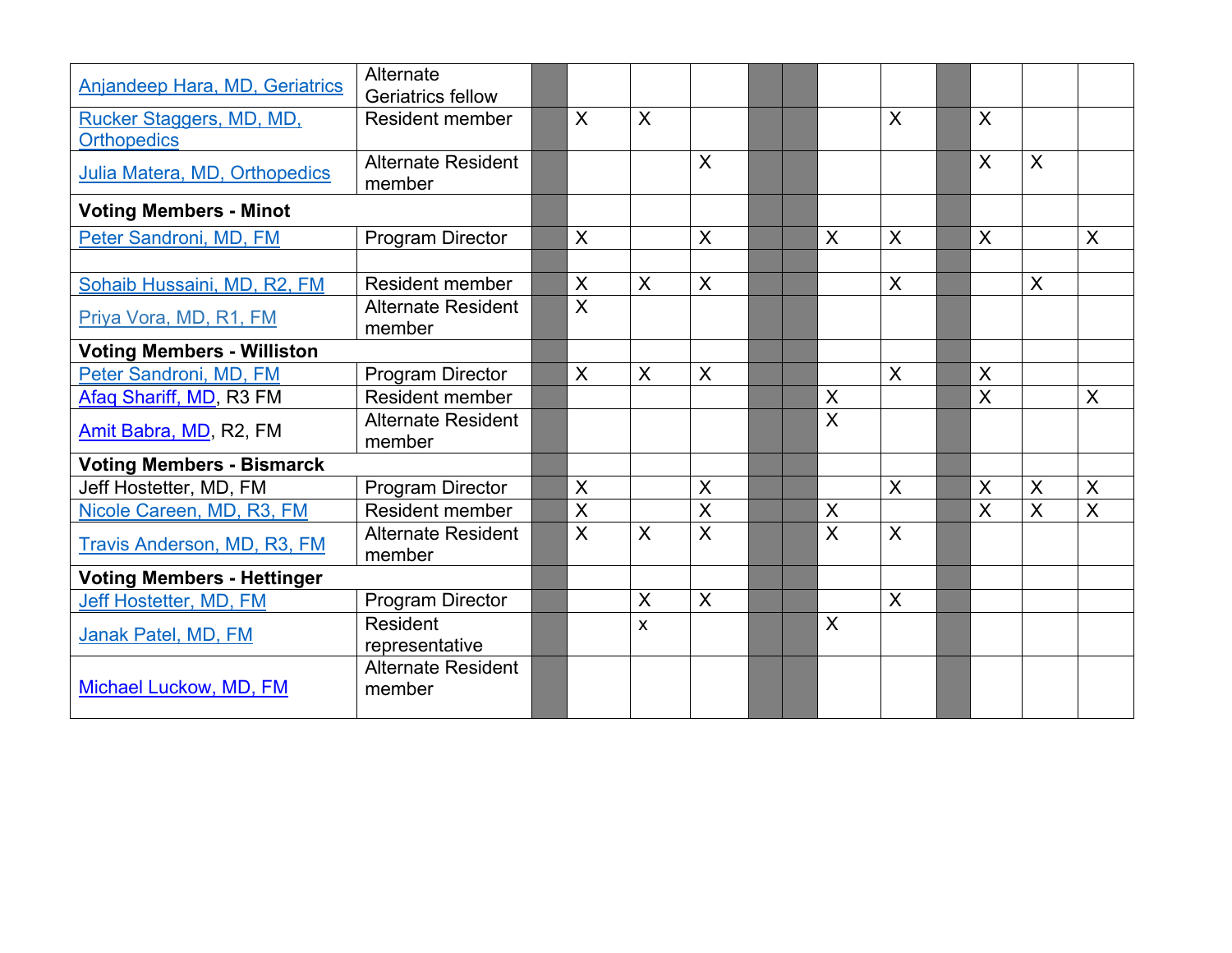| <b>Advisory Members</b>                                     |                                                                      | J<br>U | <b>AUG</b>     | <b>SEP</b>                | <b>OCT</b>              | N<br>$\mathbf O$<br>$\overline{\mathsf{V}}$ | D<br>E<br>C | <b>JAN</b>              | <b>FEB</b>              | M<br>A<br>R | <b>APR</b>              | <b>MA</b><br>Y          | <b>JUN</b>              |
|-------------------------------------------------------------|----------------------------------------------------------------------|--------|----------------|---------------------------|-------------------------|---------------------------------------------|-------------|-------------------------|-------------------------|-------------|-------------------------|-------------------------|-------------------------|
| * (Assoc/Asst PD become voting when PD is<br><b>Absent)</b> |                                                                      |        |                |                           |                         |                                             |             |                         |                         |             |                         |                         |                         |
| Marc Basson, MD, PhD, MBA                                   | Senior Assoc.<br>Dean of Medicine<br>& Research                      |        | $\overline{X}$ | $\sf X$                   | $\overline{X}$          |                                             |             | $\sf X$                 | $\overline{X}$          |             |                         | $\sf X$                 | $\overline{X}$          |
| <b>Robert Sticca, MD, Surgery</b>                           | Assoc. Program<br>Director* (Fargo)                                  |        |                |                           |                         |                                             |             |                         |                         |             |                         |                         |                         |
| <b>Cathy Houle, MD, FM</b>                                  | <b>Site Director</b><br>Hettinger                                    |        |                |                           |                         |                                             |             | $\sf X$                 | $\mathsf{X}$            |             |                         | $\boldsymbol{X}$        | $\mathsf{X}$            |
| James Roerig, Pharm.D., Psych                               | Assistant PD,<br>Clerkship Director*                                 |        |                |                           |                         |                                             |             |                         |                         |             |                         |                         |                         |
| <b>Hailey Schepp, MPA</b>                                   | Sanford Health<br>representative                                     |        | $\overline{X}$ | $\sf X$                   |                         |                                             |             | $\sf X$                 |                         |             |                         |                         |                         |
| Paul Mariani, MD, VA Medical<br><b>Center</b>               | Designated<br>Educational<br><b>Official VA GMEC</b><br>Appointee    |        |                |                           |                         |                                             |             |                         |                         |             |                         |                         |                         |
| Curtis Small, MD, Site Director,<br><b>FM Rural</b>         | <b>CHI St. Alexius</b><br>Health, Williston<br><b>GMEC Appointee</b> |        |                | X                         | $\overline{X}$          |                                             |             | $\sf X$                 |                         |             | $\overline{\mathsf{X}}$ |                         |                         |
| <b>Angie Flesberg, Surgery</b>                              | Program<br>Coordinator<br>(Fargo)                                    |        | $\mathsf{X}$   |                           |                         |                                             |             | $\sf X$                 | $\overline{X}$          |             | $\sf X$                 | $\mathsf{X}$            |                         |
| Carla Mosser, IM                                            | Manager                                                              |        | $\overline{X}$ | $\mathsf X$               | X                       |                                             |             | X                       | $\pmb{\times}$          |             | X                       | $\overline{X}$          | $\overline{X}$          |
| Karen Rude, FM Minot                                        | Program<br>Coordinator<br>(Minot)                                    |        |                | $\overline{\mathsf{x}}$   | $\overline{\mathsf{x}}$ |                                             |             | $\overline{\mathsf{x}}$ | $\overline{\mathsf{X}}$ |             | $\overline{\mathsf{x}}$ | $\overline{\mathsf{x}}$ | $\overline{\mathsf{x}}$ |
| <b>Beth Ambrosio, IM</b>                                    | Program<br>Coordinator                                               |        | $\mathsf{X}$   |                           |                         |                                             |             | $\sf X$                 | $\overline{X}$          |             | $\overline{X}$          | $\overline{X}$          | $\overline{X}$          |
| Ashley Jochim, TY Year                                      | Program<br>Coordinator                                               |        | $\mathsf{X}$   |                           | X                       |                                             |             | $\sf X$                 | $\mathsf{X}$            |             | $\mathsf{X}$            | $\mathsf{X}$            | $\mathsf{X}$            |
| Debra Walker, Psych                                         | Manager and PC                                                       |        |                | $\boldsymbol{\mathsf{X}}$ |                         |                                             |             | $\sf X$                 | $\sf X$                 |             | $\overline{X}$          | $\overline{\mathsf{x}}$ | $\overline{\mathsf{X}}$ |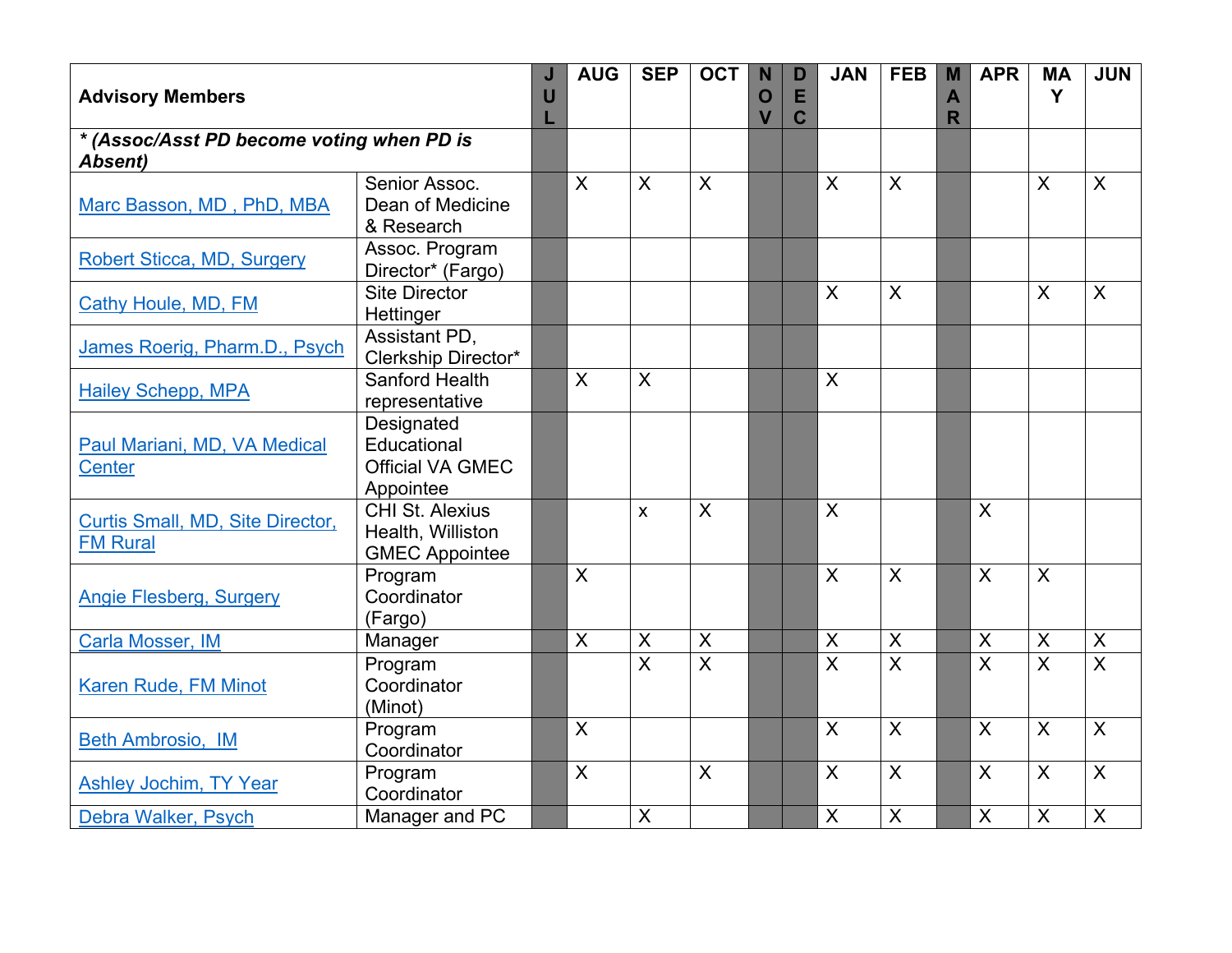|                                                                                                                                                                                                                                                                                                                                                                                                                                                                                                                                                                                                                                                                                                                                                                                                                                                                                                                                                                                                                                                           | Program                                                                                                                                                                                                                                                                                                                                                                                     |  | $\boldsymbol{X}$ | X                         |                         | $\boldsymbol{X}$          | $\boldsymbol{X}$          | $\sf X$                   | X                       |              |
|-----------------------------------------------------------------------------------------------------------------------------------------------------------------------------------------------------------------------------------------------------------------------------------------------------------------------------------------------------------------------------------------------------------------------------------------------------------------------------------------------------------------------------------------------------------------------------------------------------------------------------------------------------------------------------------------------------------------------------------------------------------------------------------------------------------------------------------------------------------------------------------------------------------------------------------------------------------------------------------------------------------------------------------------------------------|---------------------------------------------------------------------------------------------------------------------------------------------------------------------------------------------------------------------------------------------------------------------------------------------------------------------------------------------------------------------------------------------|--|------------------|---------------------------|-------------------------|---------------------------|---------------------------|---------------------------|-------------------------|--------------|
| Cecilia Hospidales, FM Fargo                                                                                                                                                                                                                                                                                                                                                                                                                                                                                                                                                                                                                                                                                                                                                                                                                                                                                                                                                                                                                              | Coordinator                                                                                                                                                                                                                                                                                                                                                                                 |  |                  |                           |                         |                           |                           |                           |                         |              |
|                                                                                                                                                                                                                                                                                                                                                                                                                                                                                                                                                                                                                                                                                                                                                                                                                                                                                                                                                                                                                                                           | (Fargo)                                                                                                                                                                                                                                                                                                                                                                                     |  |                  |                           |                         |                           |                           |                           |                         |              |
|                                                                                                                                                                                                                                                                                                                                                                                                                                                                                                                                                                                                                                                                                                                                                                                                                                                                                                                                                                                                                                                           | Program                                                                                                                                                                                                                                                                                                                                                                                     |  | X                | $\boldsymbol{\mathsf{X}}$ |                         | $\sf X$                   | $\boldsymbol{X}$          | X                         | X                       |              |
| <b>Sara King, Orthopedics</b>                                                                                                                                                                                                                                                                                                                                                                                                                                                                                                                                                                                                                                                                                                                                                                                                                                                                                                                                                                                                                             | Coordinator                                                                                                                                                                                                                                                                                                                                                                                 |  |                  |                           |                         |                           |                           |                           |                         |              |
| (Fargo)<br><b>Site Coordinator</b><br><b>Tammy Hruby, FM Hettinger</b><br>(Hettinger)<br>$\sf X$<br>Program<br>Coordinator<br><b>Greta Loritz, FM</b><br>(Bismarck)<br><b>Site Coordinator</b><br><b>Britney Mayo, Program</b><br>(Williston)<br><b>Coordinator</b><br>Ryan Brunetto, Program<br><b>Site Coordinator</b><br>Coordinator<br>(Williston) 5/15/21<br><b>Meghan Jeanotte, Geriatrics</b><br>Assistant (GF)<br><b>Gunjan Manocha, Geriatrics</b><br>Program<br>Coordinator (GF)<br>Fargo<br>$\overline{\mathsf{X}}$<br>Program<br>Lisa Jorissen, Neurology<br>Coordinator (no<br>residents)<br>Program Director<br>Jau-Shin Lou, MD, Neurology<br>(no residents)<br>$\boldsymbol{\mathsf{X}}$<br>PC future HemOnc<br><b>Andrea Ludwig, HemOnc</b><br>fellowship<br>PD future HemOnc<br><b>Matthew Tinguely, MD,</b><br><b>HemOnc</b><br>fellowship<br>$\sf X$<br>Admin Officer,<br>GME & SE<br>Kristi Hofer, GME Office<br>Campus<br><b>Guests</b><br>Chair, IM<br>Dinesh Bande, MD, Internal<br>Med<br>Susan Zelewski, MD, NW<br>Campus Dean, |                                                                                                                                                                                                                                                                                                                                                                                             |  |                  |                           |                         |                           |                           |                           |                         |              |
|                                                                                                                                                                                                                                                                                                                                                                                                                                                                                                                                                                                                                                                                                                                                                                                                                                                                                                                                                                                                                                                           |                                                                                                                                                                                                                                                                                                                                                                                             |  |                  | $\boldsymbol{\mathsf{X}}$ |                         |                           |                           |                           |                         |              |
|                                                                                                                                                                                                                                                                                                                                                                                                                                                                                                                                                                                                                                                                                                                                                                                                                                                                                                                                                                                                                                                           |                                                                                                                                                                                                                                                                                                                                                                                             |  |                  |                           |                         |                           |                           |                           |                         |              |
|                                                                                                                                                                                                                                                                                                                                                                                                                                                                                                                                                                                                                                                                                                                                                                                                                                                                                                                                                                                                                                                           |                                                                                                                                                                                                                                                                                                                                                                                             |  |                  |                           | $\overline{\mathsf{X}}$ | $\boldsymbol{\mathsf{X}}$ | $\sf X$                   | $\boldsymbol{\mathsf{X}}$ | X                       | $\mathsf{X}$ |
|                                                                                                                                                                                                                                                                                                                                                                                                                                                                                                                                                                                                                                                                                                                                                                                                                                                                                                                                                                                                                                                           |                                                                                                                                                                                                                                                                                                                                                                                             |  |                  |                           |                         |                           |                           |                           |                         |              |
|                                                                                                                                                                                                                                                                                                                                                                                                                                                                                                                                                                                                                                                                                                                                                                                                                                                                                                                                                                                                                                                           |                                                                                                                                                                                                                                                                                                                                                                                             |  |                  |                           |                         |                           |                           |                           |                         |              |
|                                                                                                                                                                                                                                                                                                                                                                                                                                                                                                                                                                                                                                                                                                                                                                                                                                                                                                                                                                                                                                                           |                                                                                                                                                                                                                                                                                                                                                                                             |  |                  |                           |                         | $\sf X$                   | $\overline{X}$            | $\overline{X}$            |                         |              |
|                                                                                                                                                                                                                                                                                                                                                                                                                                                                                                                                                                                                                                                                                                                                                                                                                                                                                                                                                                                                                                                           |                                                                                                                                                                                                                                                                                                                                                                                             |  |                  |                           |                         |                           |                           |                           |                         |              |
|                                                                                                                                                                                                                                                                                                                                                                                                                                                                                                                                                                                                                                                                                                                                                                                                                                                                                                                                                                                                                                                           |                                                                                                                                                                                                                                                                                                                                                                                             |  |                  |                           |                         |                           |                           |                           | X                       |              |
|                                                                                                                                                                                                                                                                                                                                                                                                                                                                                                                                                                                                                                                                                                                                                                                                                                                                                                                                                                                                                                                           |                                                                                                                                                                                                                                                                                                                                                                                             |  |                  |                           |                         |                           |                           |                           |                         |              |
|                                                                                                                                                                                                                                                                                                                                                                                                                                                                                                                                                                                                                                                                                                                                                                                                                                                                                                                                                                                                                                                           |                                                                                                                                                                                                                                                                                                                                                                                             |  |                  |                           |                         |                           |                           |                           |                         |              |
|                                                                                                                                                                                                                                                                                                                                                                                                                                                                                                                                                                                                                                                                                                                                                                                                                                                                                                                                                                                                                                                           |                                                                                                                                                                                                                                                                                                                                                                                             |  |                  | $\boldsymbol{\mathsf{X}}$ |                         |                           | $\boldsymbol{\mathsf{X}}$ |                           |                         | X            |
|                                                                                                                                                                                                                                                                                                                                                                                                                                                                                                                                                                                                                                                                                                                                                                                                                                                                                                                                                                                                                                                           |                                                                                                                                                                                                                                                                                                                                                                                             |  |                  |                           |                         |                           |                           |                           |                         |              |
|                                                                                                                                                                                                                                                                                                                                                                                                                                                                                                                                                                                                                                                                                                                                                                                                                                                                                                                                                                                                                                                           |                                                                                                                                                                                                                                                                                                                                                                                             |  |                  | $\overline{\mathsf{X}}$   |                         | $\sf X$                   | $\sf X$                   | $\overline{X}$            | $\sf X$                 |              |
|                                                                                                                                                                                                                                                                                                                                                                                                                                                                                                                                                                                                                                                                                                                                                                                                                                                                                                                                                                                                                                                           |                                                                                                                                                                                                                                                                                                                                                                                             |  |                  |                           |                         |                           |                           |                           |                         |              |
|                                                                                                                                                                                                                                                                                                                                                                                                                                                                                                                                                                                                                                                                                                                                                                                                                                                                                                                                                                                                                                                           |                                                                                                                                                                                                                                                                                                                                                                                             |  |                  |                           |                         |                           |                           |                           |                         |              |
|                                                                                                                                                                                                                                                                                                                                                                                                                                                                                                                                                                                                                                                                                                                                                                                                                                                                                                                                                                                                                                                           |                                                                                                                                                                                                                                                                                                                                                                                             |  |                  |                           | $\mathsf{x}$            |                           |                           | $\overline{X}$            | $\overline{\mathsf{X}}$ | $\mathsf{X}$ |
|                                                                                                                                                                                                                                                                                                                                                                                                                                                                                                                                                                                                                                                                                                                                                                                                                                                                                                                                                                                                                                                           | $\boldsymbol{X}$<br>$\sf X$<br>$\mathsf{X}$<br>$\sf X$<br>$\boldsymbol{\mathsf{X}}$<br>$\boldsymbol{\mathsf{X}}$<br>$\boldsymbol{\mathsf{X}}$<br>X<br>X<br>$\pmb{\mathsf{X}}$<br>X<br>$\sf X$<br>$\sf X$<br>$\boldsymbol{X}$<br>$\mathsf{X}$<br>$\sf X$<br>$\mathsf{x}$<br>$\mathsf{X}$<br>$\mathsf{X}$<br>$\mathsf{X}$<br>$\mathsf{X}$<br>$\sf X$<br>$\sf X$<br><b>Clinical Curriculum</b> |  |                  |                           |                         |                           |                           |                           |                         |              |
|                                                                                                                                                                                                                                                                                                                                                                                                                                                                                                                                                                                                                                                                                                                                                                                                                                                                                                                                                                                                                                                           |                                                                                                                                                                                                                                                                                                                                                                                             |  |                  |                           |                         |                           |                           |                           |                         |              |
|                                                                                                                                                                                                                                                                                                                                                                                                                                                                                                                                                                                                                                                                                                                                                                                                                                                                                                                                                                                                                                                           |                                                                                                                                                                                                                                                                                                                                                                                             |  |                  |                           |                         |                           |                           |                           |                         |              |
|                                                                                                                                                                                                                                                                                                                                                                                                                                                                                                                                                                                                                                                                                                                                                                                                                                                                                                                                                                                                                                                           |                                                                                                                                                                                                                                                                                                                                                                                             |  |                  |                           |                         |                           |                           |                           |                         |              |
|                                                                                                                                                                                                                                                                                                                                                                                                                                                                                                                                                                                                                                                                                                                                                                                                                                                                                                                                                                                                                                                           |                                                                                                                                                                                                                                                                                                                                                                                             |  |                  |                           |                         |                           |                           |                           |                         |              |
|                                                                                                                                                                                                                                                                                                                                                                                                                                                                                                                                                                                                                                                                                                                                                                                                                                                                                                                                                                                                                                                           |                                                                                                                                                                                                                                                                                                                                                                                             |  |                  |                           |                         |                           |                           |                           |                         |              |
|                                                                                                                                                                                                                                                                                                                                                                                                                                                                                                                                                                                                                                                                                                                                                                                                                                                                                                                                                                                                                                                           |                                                                                                                                                                                                                                                                                                                                                                                             |  |                  |                           |                         |                           |                           |                           |                         |              |
|                                                                                                                                                                                                                                                                                                                                                                                                                                                                                                                                                                                                                                                                                                                                                                                                                                                                                                                                                                                                                                                           |                                                                                                                                                                                                                                                                                                                                                                                             |  |                  |                           |                         |                           |                           |                           |                         |              |
|                                                                                                                                                                                                                                                                                                                                                                                                                                                                                                                                                                                                                                                                                                                                                                                                                                                                                                                                                                                                                                                           |                                                                                                                                                                                                                                                                                                                                                                                             |  |                  |                           |                         |                           |                           |                           |                         |              |
|                                                                                                                                                                                                                                                                                                                                                                                                                                                                                                                                                                                                                                                                                                                                                                                                                                                                                                                                                                                                                                                           |                                                                                                                                                                                                                                                                                                                                                                                             |  |                  |                           |                         |                           |                           |                           |                         |              |
|                                                                                                                                                                                                                                                                                                                                                                                                                                                                                                                                                                                                                                                                                                                                                                                                                                                                                                                                                                                                                                                           |                                                                                                                                                                                                                                                                                                                                                                                             |  |                  |                           |                         |                           |                           |                           |                         |              |
|                                                                                                                                                                                                                                                                                                                                                                                                                                                                                                                                                                                                                                                                                                                                                                                                                                                                                                                                                                                                                                                           |                                                                                                                                                                                                                                                                                                                                                                                             |  |                  |                           |                         |                           |                           |                           |                         |              |
|                                                                                                                                                                                                                                                                                                                                                                                                                                                                                                                                                                                                                                                                                                                                                                                                                                                                                                                                                                                                                                                           |                                                                                                                                                                                                                                                                                                                                                                                             |  |                  |                           |                         |                           |                           |                           |                         |              |
|                                                                                                                                                                                                                                                                                                                                                                                                                                                                                                                                                                                                                                                                                                                                                                                                                                                                                                                                                                                                                                                           |                                                                                                                                                                                                                                                                                                                                                                                             |  |                  |                           |                         |                           |                           |                           |                         |              |
| <b>Campus</b>                                                                                                                                                                                                                                                                                                                                                                                                                                                                                                                                                                                                                                                                                                                                                                                                                                                                                                                                                                                                                                             |                                                                                                                                                                                                                                                                                                                                                                                             |  |                  |                           |                         |                           |                           |                           |                         |              |